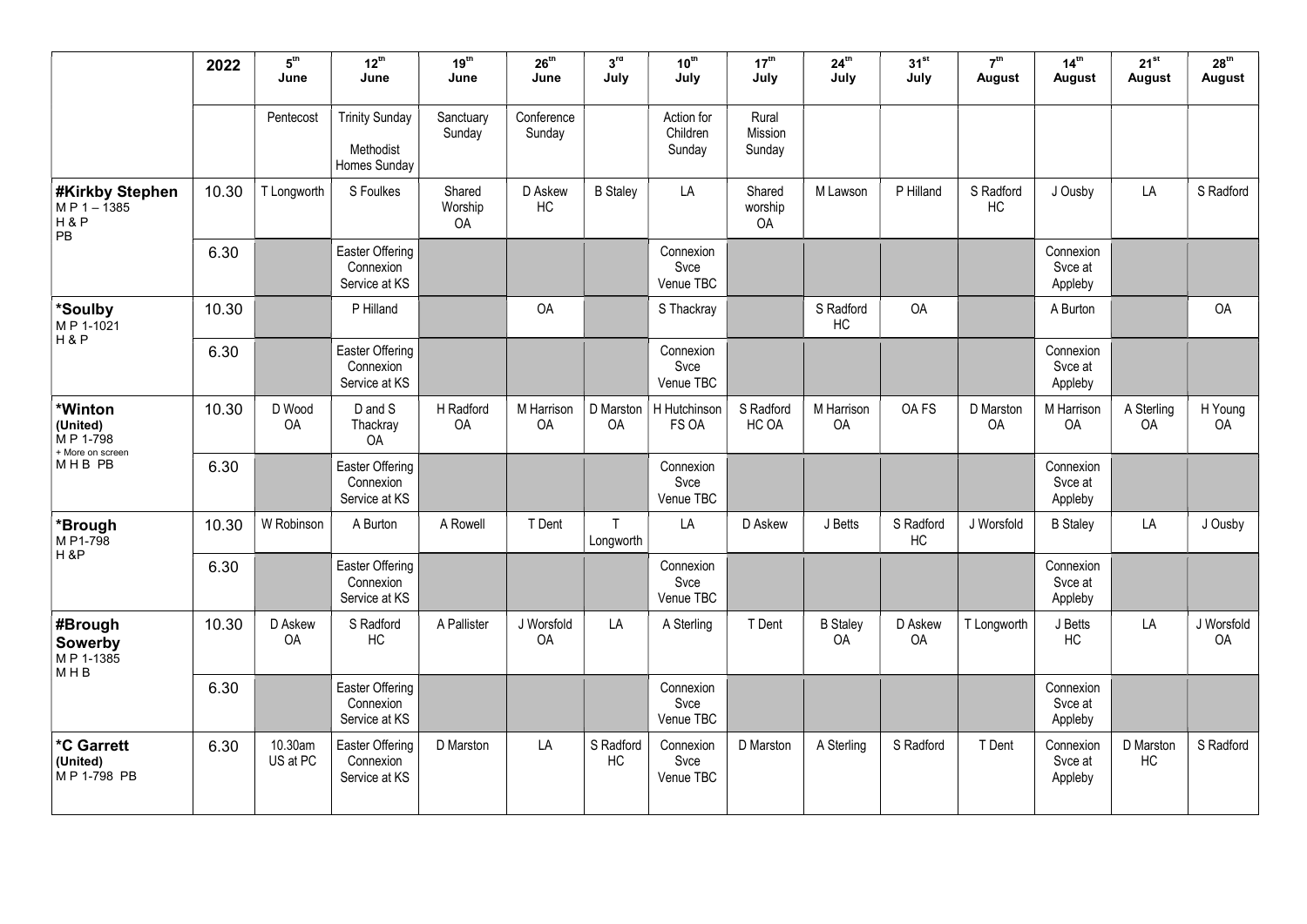|                                                               | 2022  | $5^{\text{th}}$<br>June     | $12^{\text{th}}$<br>June                                | 19 <sup>th</sup><br>June | 26 <sup>th</sup><br>June | 3 <sup>rd</sup><br>July              | $10^{\text{th}}$<br>July         | 17 <sup>th</sup><br>July   | 24 <sup>th</sup><br>July | 31 <sup>st</sup><br>July | 7 <sup>th</sup><br><b>August</b> | 14 <sup>th</sup><br>August      | $21^{st}$<br>August | 28 <sup>th</sup><br>August |
|---------------------------------------------------------------|-------|-----------------------------|---------------------------------------------------------|--------------------------|--------------------------|--------------------------------------|----------------------------------|----------------------------|--------------------------|--------------------------|----------------------------------|---------------------------------|---------------------|----------------------------|
|                                                               |       | Pentecost                   | <b>Trinity Sunday</b><br>& Methodist<br>Homes<br>Sunday | Sanctuary<br>Sunday      | Conference<br>Sunday     |                                      | Action for<br>Children<br>Sunday | Rural<br>Mission<br>Sunday |                          |                          |                                  |                                 |                     |                            |
| *Tebay<br>MP 1-1300<br>MHB                                    | 10.30 | J Betts<br>US OA            | W Ousby                                                 | LA                       | T Taylor                 | S Radford<br>HC<br>US <sub>0</sub> A | M Lawson                         | A Rowell                   | T Dent                   | J Worsfold               | W Riley<br>US OA                 | $\sf H$<br>Hutchinson           | D Askew             | LA                         |
|                                                               | 6.30  |                             | Easter<br>Offering<br>Connexion<br>Service at KS        |                          |                          |                                      | Connexion<br>Svce<br>Venue TBC   |                            |                          |                          |                                  | Connexion<br>Svce at<br>Appleby |                     |                            |
| Shap<br>(Class of Tebay)                                      | 10.30 | S Radford                   |                                                         |                          |                          | J Betts                              |                                  |                            |                          |                          | D Thackray                       | 12.00<br>S Radford<br>B         |                     |                            |
| #Orton<br>M P Complete<br>MHB<br>PB<br>EW                     | 10.30 | US at PC                    | W Riley<br>OA                                           | S Radford<br>HC          | W Ousby                  | S Foulkes                            | J Betts<br>HC                    | R McGregor                 | LA                       | T Dent                   | A Pallister                      | S Radford                       | LA                  | H Hutchinson               |
|                                                               | 6.30  |                             | Easter<br>Offering<br>Connexion<br>Service at KS        |                          |                          |                                      | Connexion<br>Svce<br>Venue TBC   |                            |                          |                          |                                  | Connexion<br>Svce at<br>Appleby |                     |                            |
| #Newbiggin On<br>Lune<br>MP 1-1250<br>+ More on screen<br>MHB | 10.30 | S of P<br>R'dale CofE<br>US | LA OA<br>Theme                                          | LA OA<br>Theme           | LA OA<br>Theme           | Open Air<br>With R'dale<br>C of E OA | S Radford<br>HC                  | A Pallister                | LA OA                    | W Ousby                  | A Rowell                         | LA OA                           | LA OA               | T Dent                     |
|                                                               | 6.30  | Prayer &<br>Share           | Easter<br>Offering<br>Connexion<br>Service at KS        | Prayer &<br>Share        |                          | Prayer &<br>Share                    | Connexion<br>Svce<br>Venue TBC   | Prayer &<br>Share          |                          |                          | Prayer &<br>Share                | Connexion<br>Svce at<br>Appleby | Prayer &<br>Share   |                            |
| *Ravenstonedale<br>MP 1-1144<br><b>MHB</b><br>H&P             | 2.00  | S Radford                   | A Sterling                                              | <b>B</b> Staley          | LA                       | S Radford<br>HC                      | D Thackray                       | A Sterling                 | S Radford                | LA                       | T Dent                           | LA                              | S Radford           | A Sterling HC              |
|                                                               | 6.30  |                             | Easter<br>Offering<br>Connexion<br>Service at KS        |                          |                          |                                      | Connexion<br>Svce<br>Venue TBC   |                            |                          |                          |                                  | Connexion<br>Svce at<br>Appleby |                     |                            |

## **Abbreviations**

- # Registered For Marriages without Registrar \* Registered For Marriages with Registrar SSA Sunday School Anniversary
- 
- CA Church/Chapel Anniversary CE Church Of England TP Themed preaching
- 
- 
- HS Healing Service LA Local Arrangement
- 
- 
- SC With Sunday Club SS Section Service
- 
- 
- 
- CS Circuit Service EW Easy Worship Software Available US United Service
- FS Family Service **H** Hospitality Required<br>
H&P Hymns & Psalms Book Used **HC Holy Communion**
- H&P Hymns & Psalms Book Used **HC Holy Communion** 
	-
- Marting Scriptinus and the Control of the Control of the Control of the Mission Praise (Check for Version)<br>MHB Methodist Hymn Book Available MP Mission Praise (Check for Version)<br>OA Own Arrangement PB Pew Bibles Available
	- PB Pew Bibles Available<br>SS Section Service
	-
- 
- AAW All Age Worship B Baptism Service TBC To be confirmed
	-
	-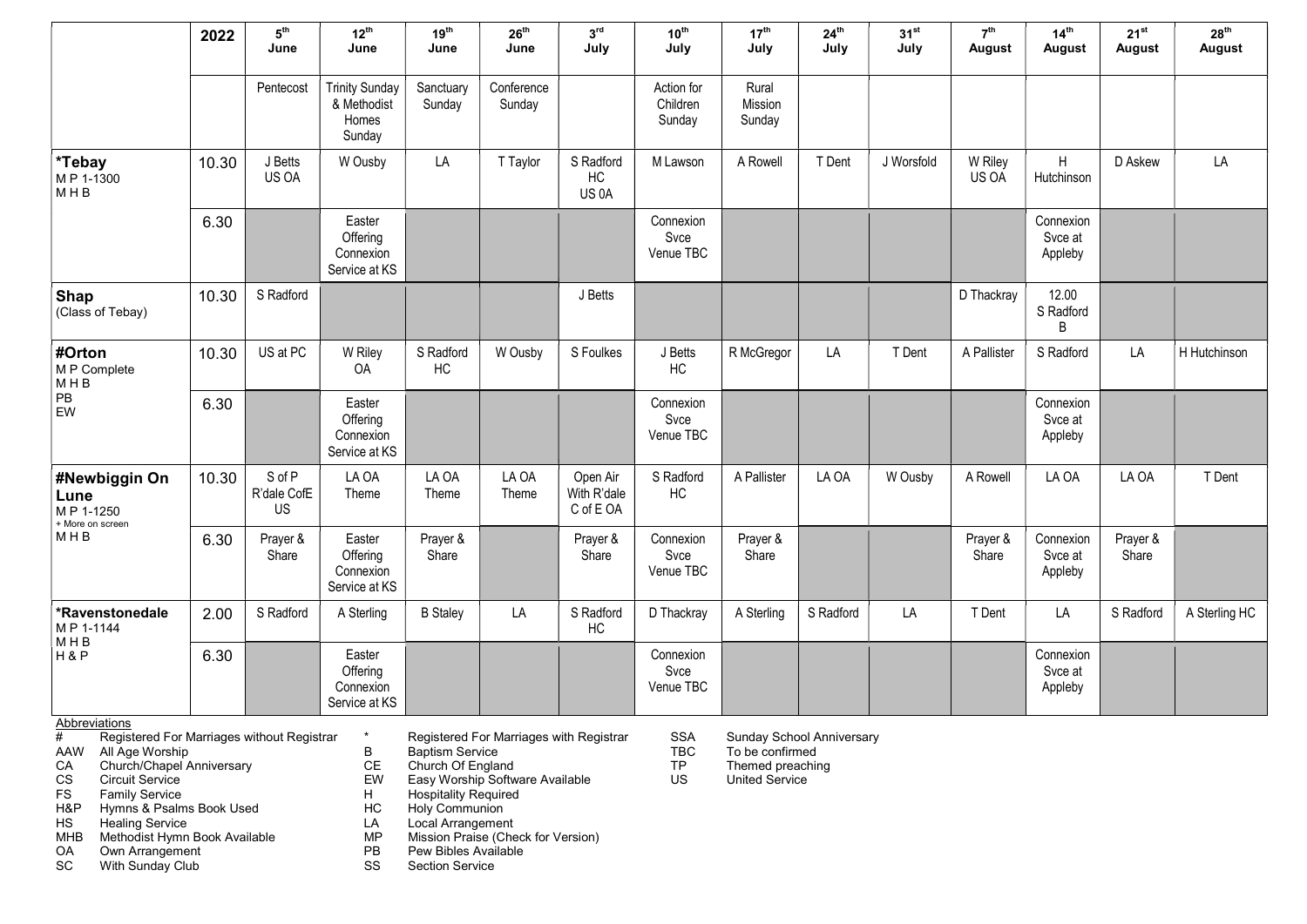|                                                                               | 2022  | ${\bf 5}^{\rm th}$<br>June                           | $12^{\text{th}}$<br>June                           | 19 <sup>th</sup><br>June | 26 <sup>th</sup><br>June | 3 <sup>rd</sup><br>July            | $10^{\text{th}}$<br>July         | 17 <sup>th</sup><br>July   | 24 <sup>th</sup><br>July | 31 <sup>st</sup><br>July | 7 <sup>th</sup><br>August | 14 <sup>th</sup><br>August      | $21^{st}$<br>August | 28 <sup>th</sup><br>August |
|-------------------------------------------------------------------------------|-------|------------------------------------------------------|----------------------------------------------------|--------------------------|--------------------------|------------------------------------|----------------------------------|----------------------------|--------------------------|--------------------------|---------------------------|---------------------------------|---------------------|----------------------------|
|                                                                               |       | Pentecost                                            | <b>Trinity Sunday</b><br>Methodist<br>Homes Sunday | Sanctuary<br>Sunday      | Conference<br>Sunday     |                                    | Action for<br>Children<br>Sunday | Rural<br>Mission<br>Sunday |                          |                          |                           |                                 |                     |                            |
| #Appleby<br><b>StF</b><br>MP 1-1021<br>+ More on screen<br>PB<br>EW           | 10.30 | Jubilee<br>S of P<br>OA                              | A Sterling<br>OA                                   | J & L Riley<br>OA        | R McGregor<br>OA         | A Sterling<br>OA                   | H Radford<br>OA                  | K Speck<br>OA              | LA                       | A Sterling<br>OA         | D Askew<br>OA             | LA                              | J & L Riley<br>OA   | A Sterling<br>OA           |
|                                                                               | 6.30  |                                                      | Easter Offering<br>Connexion<br>Service at KS      |                          |                          |                                    | Connexion<br>Svce<br>Venue TBC   |                            |                          |                          |                           | Connexion<br>Svce at<br>Appleby |                     |                            |
| #Dufton with<br><b>Knock</b><br>MP 1-1250<br>+ More on screen<br>MHB<br>PB EW | 10.45 | 11.30 Jubilee<br>Messy Church<br>on Village<br>Green | LA                                                 | P Hilland                | A Sterling<br>HC         | R McGregor                         | LA                               | A Sterling                 | LA                       | T Taylor                 | S Thackray                | LA                              | S Radford           | J Betts                    |
|                                                                               | 6.30  |                                                      | Easter Offering<br>Connexion<br>Service at KS      |                          |                          |                                    | Connexion<br>Svce<br>Venue TBC   |                            |                          |                          |                           | Connexion<br>Svce at<br>Appleby |                     |                            |
| *Warcop<br>M P 1-1385<br>H&P<br>Please see list                               | 10.30 | 10.15 Queen's<br>Jubilee at<br>Parish Hall           | J Betts                                            | LA                       |                          | Open Air on<br>village green<br>US | J Worsfold                       | H Hutchinson               |                          |                          | LA                        | H Radford                       | LA                  |                            |
|                                                                               | 6.30  |                                                      | Easter Offering<br>Connexion<br>Service at KS      |                          | D Marston                |                                    | Connexion<br>Svce<br>Venue TBC   |                            | S Radford                | A Sterling<br>HC         |                           | Connexion<br>Svce at<br>Appleby |                     | D Marston                  |
| *Kings<br><b>Meaburn</b><br>MP Complete<br>MHB                                | 10.30 | R McGregor                                           | T Dent                                             | A Sterling<br>HC         | LA                       | H<br>Hutchinson                    | LA                               | A Burton                   | A Sterling               | J Betts                  | LA                        | W Ousby                         | J Tebbutt<br>HC     | T Taylor                   |
|                                                                               | 6.30  |                                                      | Easter Offering<br>Connexion<br>Service at KS      |                          |                          |                                    | Connexion<br>Svce<br>Venue TBC   |                            |                          |                          |                           | Connexion<br>Svce at<br>Appleby |                     |                            |